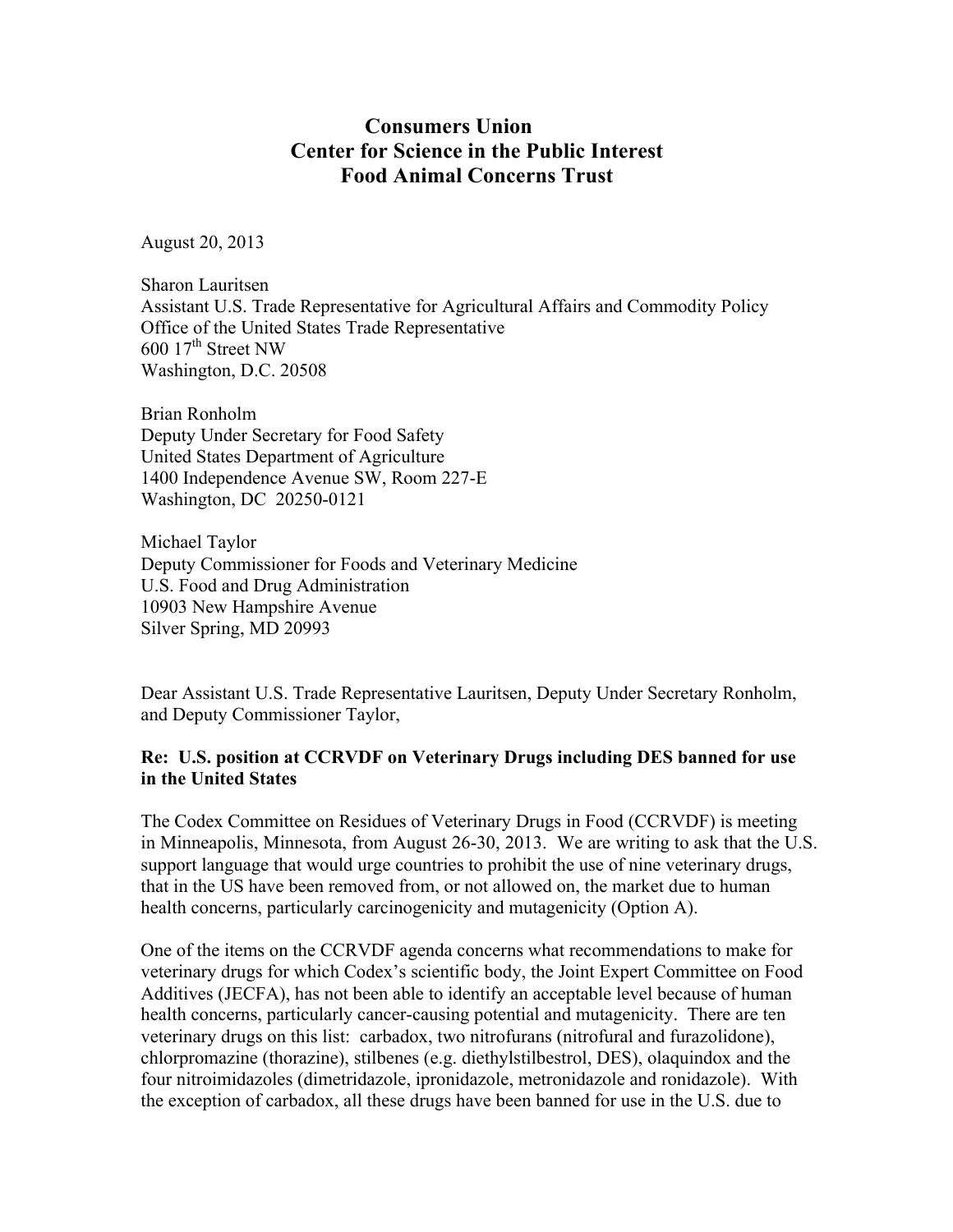human health concerns (e.g. carcinogenicity and mutagenicity) or not allowed on the market. Indeed, all ten of these veterinary drugs are banned in the European Union and other countries, due to human health concerns.

One of the drugs on this list is well known for the hazard it poses. The stilbenes includes diethylstilbestrol, DES, an estrogen analogue that was prescribed to pregnant women and also used as a growth promoting feed additive in poultry, beef, swine and sheep production, starting in the late 1940s. DES was shown to cause cancer not only in the women who took it, but, more importantly, also in their children, both male and female. In 1971, a study was published which linked a rare vaginal cancer to the daughters of women given DES during pregnancy; consequently, the FDA told physicians to stop prescribing DES to pregnant women.<sup>1</sup> In terms of food use, DES was banned in poultry use in 1959, and as a feed additive for cattle and sheep in  $1979<sup>2</sup>$ .

Another of the drugs is chlorpromazine, also known as thorazine. Thorazine is a drug used to treat schizophrenia. Its use in food producing animals is also not allowed in the U.S.

Given the potential toxicity of these drugs, the fact that they are banned in the U.S., and JECFA's determination that it could not identify a safe residue level for these drugs, we feel that CCRVDF should recommend that these drugs be banned from use in food producing animals. However, the U.S. delegation to CCRVDF has so far taken a much weaker position, urging that countries should be allowed to use these veterinary drugs as long as they do not leave "residues of toxicological concern" (Option B).

We believe that the current U.S. position potentially puts American consumers at risk. If a drug has been banned for use in the U.S. because it has been determined that there is no safe level of the drug residue in food (as DES has been), then the U.S. should also argue that that drug should be banned in other countries as well, otherwise American consumers may be exposed to food containing residues of that drug in food imports from countries that still allow the drug to be used, or when they eat meat while traveling or living in other countries. Thus, we urge the U.S. to support language that recommends that countries not allow the use of these veterinary drugs.

More specifically, we urge the U.S. to support the language of Option A: "In the view of the JECFA conclusions on the available scientific information, there is no safe level of residues of (indicate the substance's name) or its metabolites in food that represents an acceptable risk to consumers. For this reason, competent authorities should prevent residues of (include the substance's name) in food. This can be accomplished by not using this drug in food producing animals." We urge the U.S. to oppose Option B which would open the door to use of the veterinary drug in food producing animals, particularly in developing countries. It contains the same wording as Option A, followed by the

 $\frac{1}{1}$ 

 $\frac{1}{2}$  http://www.cdc.gov/des/consumers/about/history.html  $\frac{2002}{1}$  Raun AP and RL Preston. 2002. History of diethylstilbestrol in cattle. https://www.asas.org/docs/publications/raunhist.pdf?sfvrsn=0